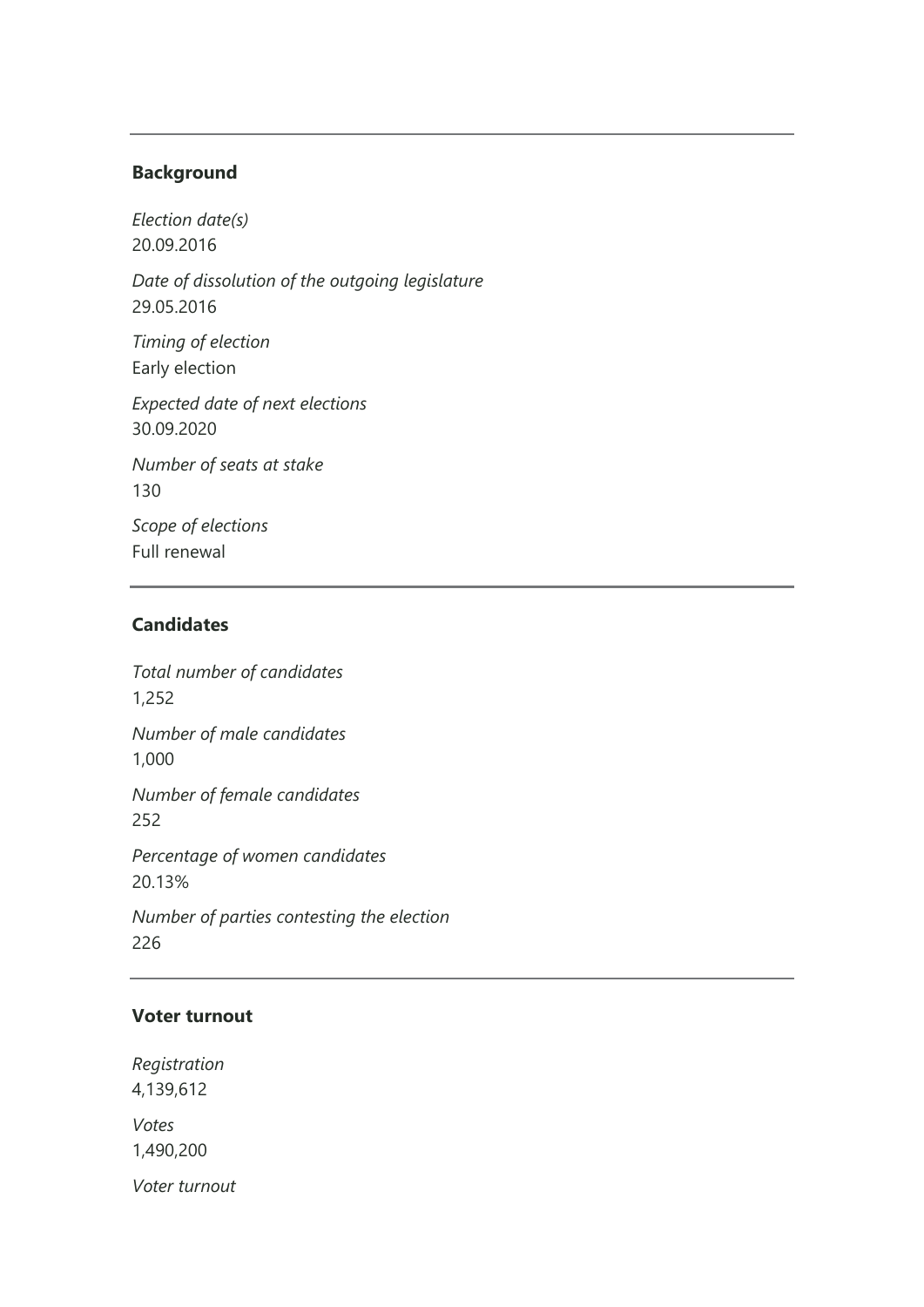### **Results**

#### *About the election*

Pro-government candidates retained the majority in the new 130-member House of Representatives (see note). The opposition Islamic Action Front party (the political wing of the Muslim Brotherhood in Jordan) participated in the elections for the first time since 2007. It formed the National Coalition for Reform (NCR) with Christian candidates, which took a total of 15 seats. During the election campaign, many candidates focused on unemployment, health care, education and economic development. On 25 September, King Abdullah II re-appointed Mr. Hani al-Mulki as Prime Minister. Note: The statutory number of members of the House of Representatives decreased from 150 to 130 under the new electoral system, which is based on multi-member constituencies (instead of the previous single-member constituencies). This was a key demand of the Islamic Action Front. As in the previous legislature, 15 seats are reserved for women and another 12 seats are reserved for minorities (9 for Christians and 3 for Chechens and Circassians). In accordance with article 63 of the Constitution, the statutory number of members of the Senate, which was also renewed in September 2016, decreased from 75 to 65.

*Percentage of seats won by largest party or coalition* 18.46%

*Alternation of power after elections* No

*Note on the alternation of power* Monarchy

*Parties or coalitions winning seats*

| <b>Political</b><br>group | <b>Total</b> |  |
|---------------------------|--------------|--|
| Al-Wefaq Al-<br>Watani    | 24           |  |
| Al-Adalah                 | 24           |  |
| Watan                     | 21           |  |
| $AI-$<br>Demokratiyah     | 19           |  |
| Al-Islah                  | 14           |  |
| Al-Tajdeed                | 13           |  |
| Members elected, by sex   |              |  |
| Number of men elected     |              |  |